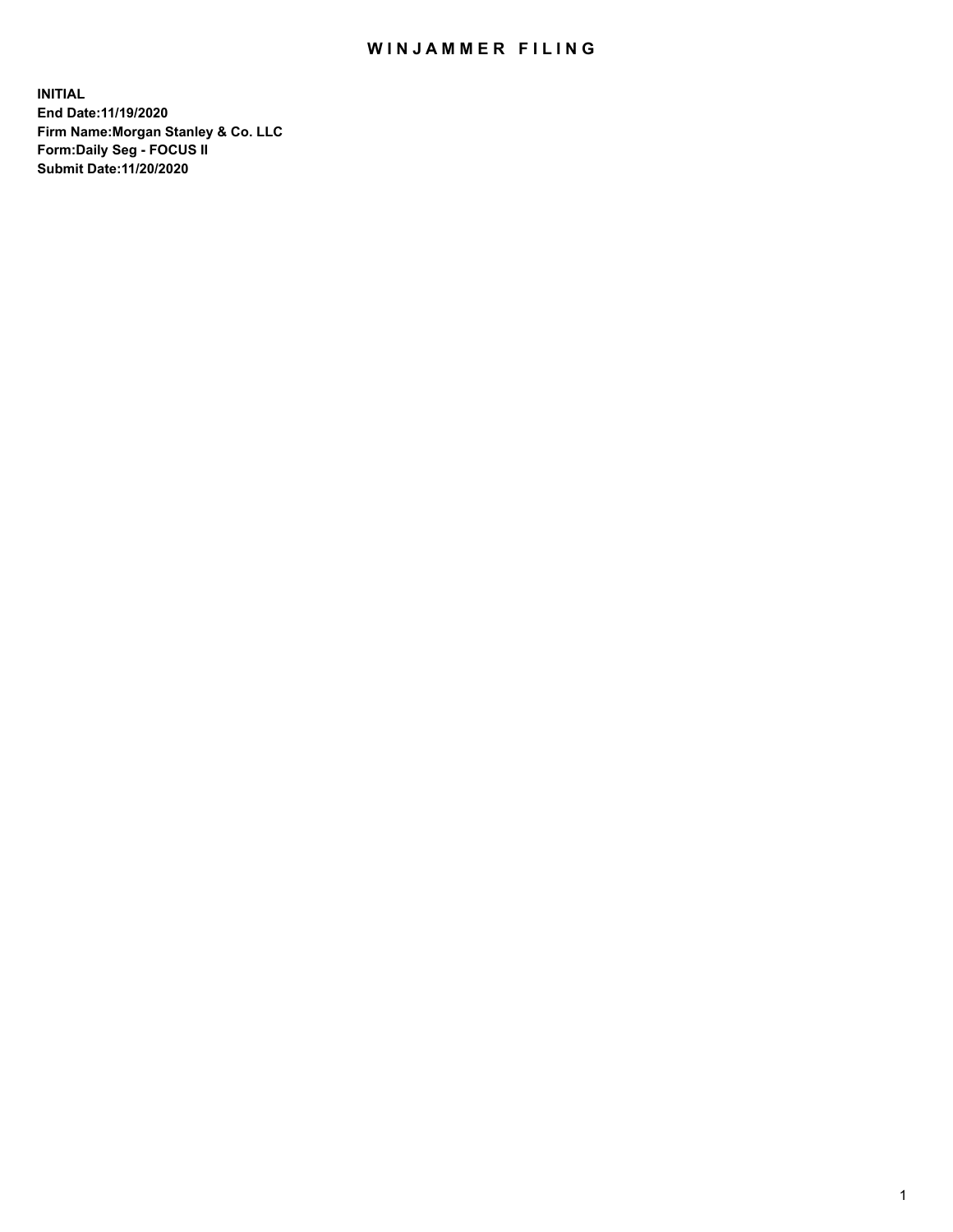**INITIAL End Date:11/19/2020 Firm Name:Morgan Stanley & Co. LLC Form:Daily Seg - FOCUS II Submit Date:11/20/2020 Daily Segregation - Cover Page**

| Name of Company                                                                                                                                                                                                                                                                                                                | <b>Morgan Stanley &amp; Co. LLC</b>                         |  |
|--------------------------------------------------------------------------------------------------------------------------------------------------------------------------------------------------------------------------------------------------------------------------------------------------------------------------------|-------------------------------------------------------------|--|
| <b>Contact Name</b>                                                                                                                                                                                                                                                                                                            | <b>Ikram Shah</b>                                           |  |
| <b>Contact Phone Number</b>                                                                                                                                                                                                                                                                                                    | 212-276-0963                                                |  |
| <b>Contact Email Address</b>                                                                                                                                                                                                                                                                                                   | Ikram.shah@morganstanley.com                                |  |
| FCM's Customer Segregated Funds Residual Interest Target (choose one):<br>a. Minimum dollar amount: ; or<br>b. Minimum percentage of customer segregated funds required:%; or<br>c. Dollar amount range between: and; or<br>d. Percentage range of customer segregated funds required between:% and%.                          | 235,000,000<br><u>0</u><br>0 <sub>0</sub><br>0 <sub>0</sub> |  |
| FCM's Customer Secured Amount Funds Residual Interest Target (choose one):<br>a. Minimum dollar amount: ; or<br>b. Minimum percentage of customer secured funds required:%; or<br>c. Dollar amount range between: and; or<br>d. Percentage range of customer secured funds required between:% and%.                            | 140,000,000<br><u>0</u><br>0 <sub>0</sub><br>0 <sub>0</sub> |  |
| FCM's Cleared Swaps Customer Collateral Residual Interest Target (choose one):<br>a. Minimum dollar amount: ; or<br>b. Minimum percentage of cleared swaps customer collateral required:% ; or<br>c. Dollar amount range between: and; or<br>d. Percentage range of cleared swaps customer collateral required between:% and%. | 92,000,000<br><u>0</u><br><u>00</u><br>00                   |  |

Attach supporting documents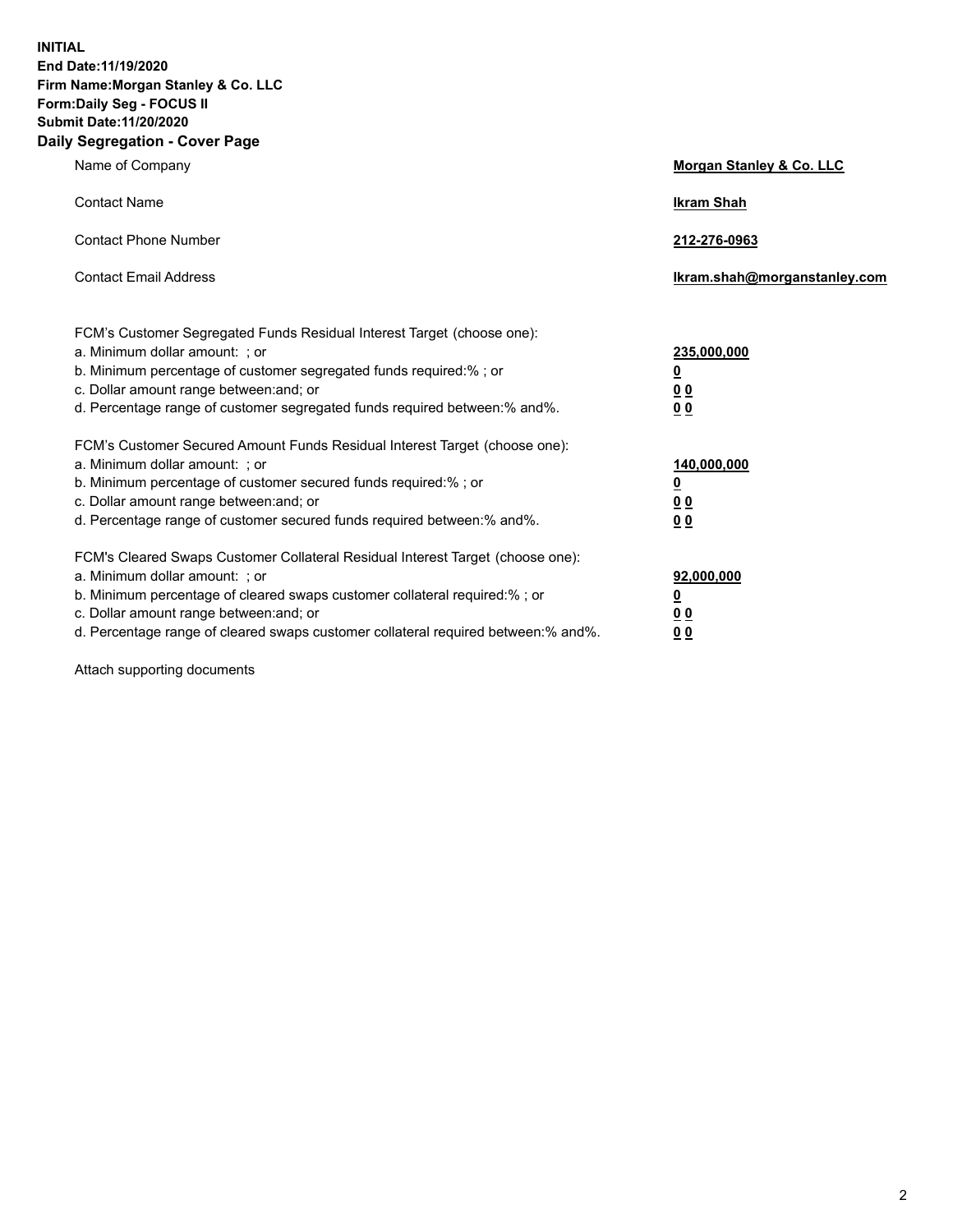## **INITIAL End Date:11/19/2020 Firm Name:Morgan Stanley & Co. LLC Form:Daily Seg - FOCUS II Submit Date:11/20/2020**

## **Daily Segregation - Secured Amounts**

|          | Foreign Futures and Foreign Options Secured Amounts                                                                                                              |                              |
|----------|------------------------------------------------------------------------------------------------------------------------------------------------------------------|------------------------------|
|          | Amount required to be set aside pursuant to law, rule or regulation of a foreign<br>government or a rule of a self-regulatory organization authorized thereunder | $0$ [7305]                   |
| 1.       | Net ledger balance - Foreign Futures and Foreign Option Trading - All Customers                                                                                  |                              |
|          | A. Cash                                                                                                                                                          | 4,052,267,049 [7315]         |
|          | B. Securities (at market)                                                                                                                                        | 2,670,587,774 [7317]         |
| 2.       | Net unrealized profit (loss) in open futures contracts traded on a foreign board of trade                                                                        | 911,566,263 [7325]           |
| 3.       | Exchange traded options                                                                                                                                          |                              |
|          | a. Market value of open option contracts purchased on a foreign board of trade                                                                                   | 17,028,870 [7335]            |
|          | b. Market value of open contracts granted (sold) on a foreign board of trade                                                                                     | -19,521,268 [7337]           |
| 4.       | Net equity (deficit) (add lines 1.2. and 3.)                                                                                                                     | 7,631,928,688 [7345]         |
| 5.       | Account liquidating to a deficit and account with a debit balances - gross amount                                                                                | 32,766,648 [7351]            |
|          | Less: amount offset by customer owned securities                                                                                                                 | <u>-31,951,072</u> [7352] 81 |
| 6.       | Amount required to be set aside as the secured amount - Net Liquidating Equity                                                                                   | 7,632,744,264 [7355]         |
|          | Method (add lines 4 and 5)                                                                                                                                       |                              |
| 7.       | Greater of amount required to be set aside pursuant to foreign jurisdiction (above) or line                                                                      | 7,632,744,264 [7360]         |
|          | 6.                                                                                                                                                               |                              |
|          | FUNDS DEPOSITED IN SEPARATE REGULATION 30.7 ACCOUNTS                                                                                                             |                              |
| 1.       | Cash in banks                                                                                                                                                    |                              |
|          | A. Banks located in the United States                                                                                                                            | 692,475,186 [7500]           |
|          | B. Other banks qualified under Regulation 30.7                                                                                                                   | 725,253,990 [7520] 1         |
|          |                                                                                                                                                                  | [7530]                       |
| 2.       | Securities                                                                                                                                                       |                              |
|          | A. In safekeeping with banks located in the United States                                                                                                        | 528,746,420 [7540]           |
|          | B. In safekeeping with other banks qualified under Regulation 30.7                                                                                               | 32,211,071 [7560] 56         |
|          |                                                                                                                                                                  | [7570]                       |
| 3.       | Equities with registered futures commission merchants                                                                                                            |                              |
|          | A. Cash                                                                                                                                                          | 24,657,737 [7580]            |
|          | <b>B.</b> Securities                                                                                                                                             | $0$ [7590]                   |
|          | C. Unrealized gain (loss) on open futures contracts                                                                                                              | -1,292,777 [7600]            |
|          | D. Value of long option contracts                                                                                                                                | $0$ [7610]                   |
|          | E. Value of short option contracts                                                                                                                               | 0 [7615] 23,364,960 [        |
| 4.       | Amounts held by clearing organizations of foreign boards of trade                                                                                                |                              |
|          | A. Cash                                                                                                                                                          | $0$ [7640]                   |
|          | <b>B.</b> Securities                                                                                                                                             | $0$ [7650]                   |
|          | C. Amount due to (from) clearing organization - daily variation                                                                                                  | $0$ [7660]                   |
|          | D. Value of long option contracts                                                                                                                                | $0$ [7670]                   |
|          | E. Value of short option contracts                                                                                                                               | 0 [7675] 0 [7680]            |
| 5.       | Amounts held by members of foreign boards of trade                                                                                                               |                              |
|          | A. Cash                                                                                                                                                          | 3,015,421,116 [7700]         |
|          | <b>B.</b> Securities                                                                                                                                             | 2,109,630,283 [7710]         |
|          | C. Unrealized gain (loss) on open futures contracts                                                                                                              | 912,859,039 [7720]           |
|          | D. Value of long option contracts                                                                                                                                | 17,028,870 [7730]            |
|          | E. Value of short option contracts                                                                                                                               | -19,521,268 [7735] 6,        |
|          |                                                                                                                                                                  | [7740]                       |
| 6.       | Amounts with other depositories designated by a foreign board of trade                                                                                           | $0$ [7760]                   |
| 7.<br>8. | Segregated funds on hand                                                                                                                                         | $0$ [7765]                   |
| 9.       | Total funds in separate section 30.7 accounts                                                                                                                    | 8,037,469,667 [7770]         |
|          | Excess (deficiency) Set Aside for Secured Amount (subtract line 7 Secured Statement<br>Page 1 from Line 8)                                                       | 404,725,403 [7380]           |
|          |                                                                                                                                                                  |                              |

- 10. Management Target Amount for Excess funds in separate section 30.7 accounts **140,000,000** [7780]
- 11. Excess (deficiency) funds in separate 30.7 accounts over (under) Management Target **264,725,403** [7785]

 A. Cash **4,052,267,049** [7315] **587,774** [7317] **1, 268** [7337] Less: amount offset by customer owned securities **-31,951,072** [7352] **815,576** [7354]

## **7,632,744,264** [7360]

8. **186** [7500] B. Other banks qualified under Regulation 30.7 **725,253,990** [7520] **1,417,729,176**

**6,420** [7540] B. 1071 [7560] **560,957,491** 

E. Value of short option contracts **0** [7615] **23,364,960** [7620]

 A. Cash **3,015,421,116** [7700] **630,283** [7710]  $69,039$  [7720] E. Value of short option contracts **-19,521,268** [7735] **6,035,418,040 404,725,403** [7380]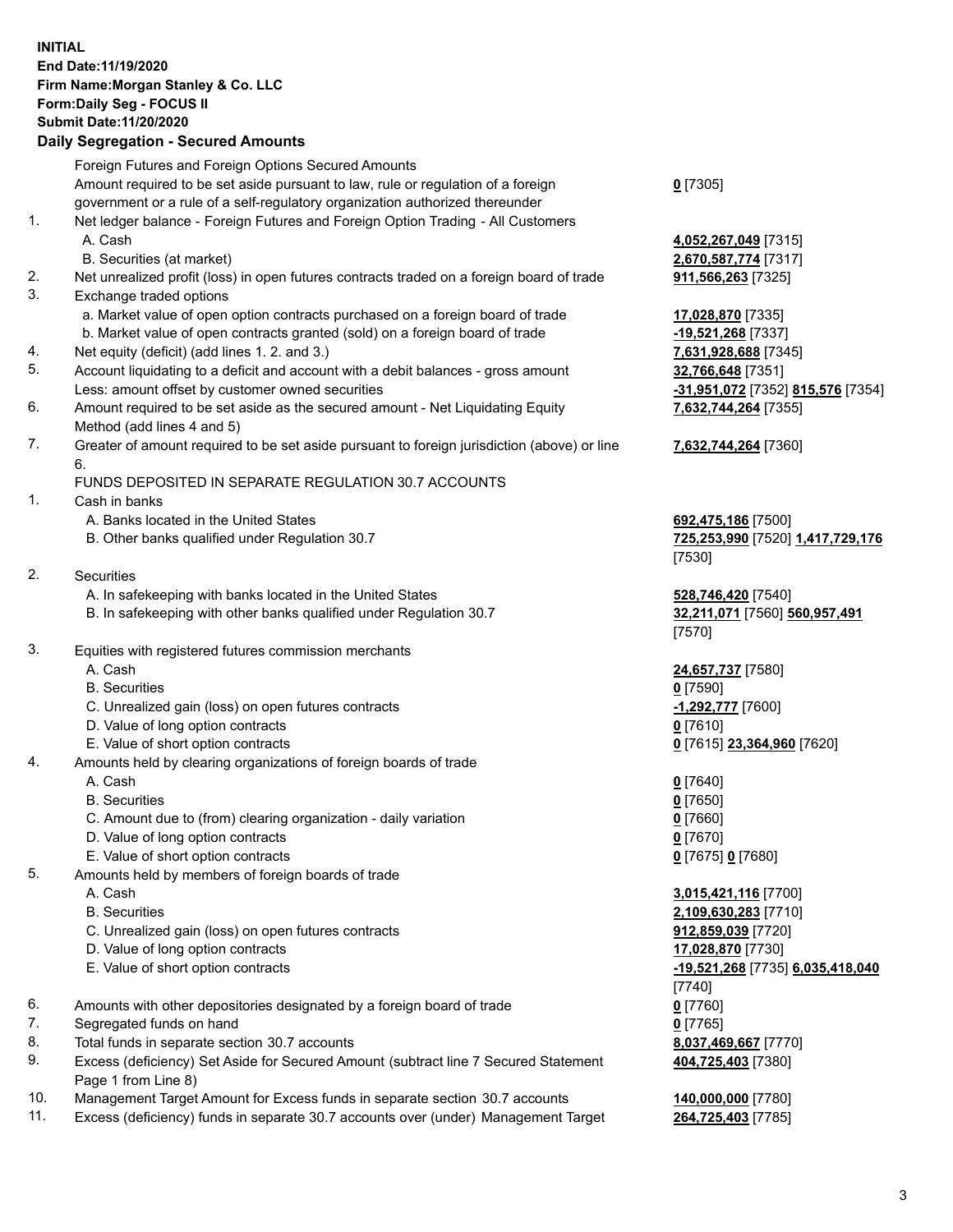**INITIAL End Date:11/19/2020 Firm Name:Morgan Stanley & Co. LLC Form:Daily Seg - FOCUS II Submit Date:11/20/2020 Daily Segregation - Segregation Statement** SEGREGATION REQUIREMENTS(Section 4d(2) of the CEAct) 1. Net ledger balance A. Cash **16,124,384,533** [7010] B. Securities (at market) **8,621,098,580** [7020] 2. Net unrealized profit (loss) in open futures contracts traded on a contract market **1,249,950,332** [7030] 3. Exchange traded options A. Add market value of open option contracts purchased on a contract market **502,529,331** [7032] B. Deduct market value of open option contracts granted (sold) on a contract market **-372,725,668** [7033] 4. Net equity (deficit) (add lines 1, 2 and 3) **26,125,237,108** [7040] 5. Accounts liquidating to a deficit and accounts with debit balances - gross amount **295,923,193** [7045] Less: amount offset by customer securities **-293,817,502** [7047] **2,105,691** [7050] 6. Amount required to be segregated (add lines 4 and 5) **26,127,342,799** [7060] FUNDS IN SEGREGATED ACCOUNTS 7. Deposited in segregated funds bank accounts A. Cash **4,341,270,408** [7070] B. Securities representing investments of customers' funds (at market) **0** [7080] C. Securities held for particular customers or option customers in lieu of cash (at market) **1,330,794,547** [7090] 8. Margins on deposit with derivatives clearing organizations of contract markets A. Cash **13,548,805,716** [7100] B. Securities representing investments of customers' funds (at market) **0** [7110] C. Securities held for particular customers or option customers in lieu of cash (at market) **7,290,304,033** [7120] 9. Net settlement from (to) derivatives clearing organizations of contract markets **179,154,708** [7130] 10. Exchange traded options A. Value of open long option contracts **502,529,331** [7132] B. Value of open short option contracts **-372,725,668** [7133] 11. Net equities with other FCMs A. Net liquidating equity **8,502,954** [7140] B. Securities representing investments of customers' funds (at market) **0** [7160] C. Securities held for particular customers or option customers in lieu of cash (at market) **0** [7170] 12. Segregated funds on hand **0** [7150] 13. Total amount in segregation (add lines 7 through 12) **26,828,636,029** [7180] 14. Excess (deficiency) funds in segregation (subtract line 6 from line 13) **701,293,230** [7190]

- 15. Management Target Amount for Excess funds in segregation **235,000,000** [7194]
- 16. Excess (deficiency) funds in segregation over (under) Management Target Amount Excess

**466,293,230** [7198]